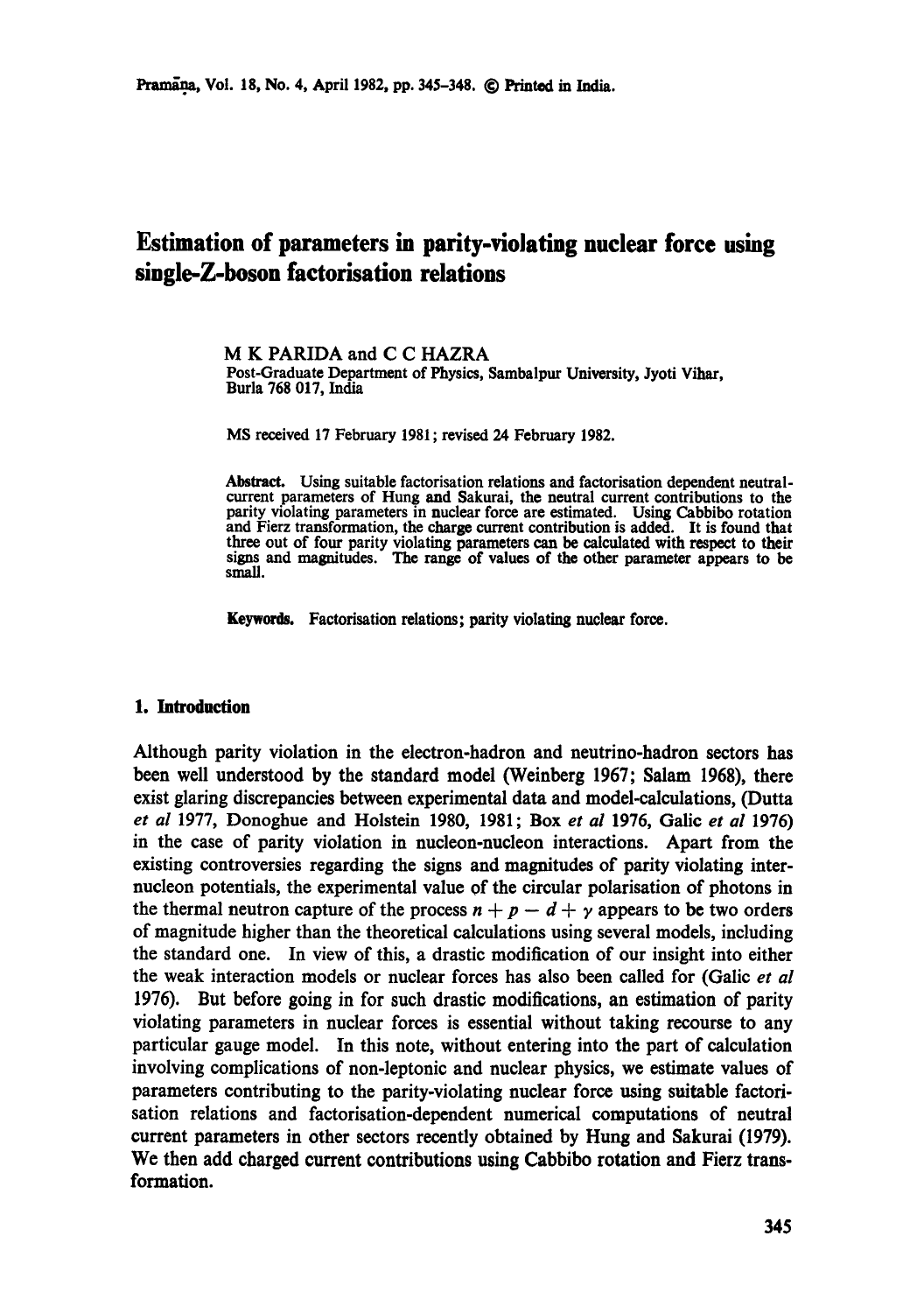## **2. Factorisation relations and numerical estimation of neutral current parameters**

We use the definitions of neutral current parameters and notations as adopted by Parida and Rajasekaran (1979) and Hung and Sakurai (1979). Parida and Rajasekaran (1979) have derived faetorisation relations including the parity-violatingneutral-current parameters in the hadron-hadron sector. Throughout this note we will assume  $\mu-e$  universality, use quack model and the single-Z-boson factorisation relations. In this sense our analysis is not a model-independent one. At first we note that using the factorisation relations (14a)-(14j) of Parida and Rajasekaran (1979) the experimentally determined value of the asymmetry parameter  $h_{AA}$  (Heuer 1980) and the faetorisation dependent numerical values of the relevant parameters of Hung and Sakurai (1979) result in a very poor determination of the parameter  $h_{VA}$ and consequently also of  $\xi$ ,  $\eta$ ,  $\zeta$  and  $\rho$  with large errors. (Hazra and Parida 1981).

To obtain an improved estimation of the parameters we rewrite the faetorisation relations (Parida and Rajasekaran 1979) in a suitably modified form eliminating the parameter  $h_{VA}$ ,

$$
\frac{\tilde{a}}{\gamma} = \frac{a}{\gamma} \qquad \text{(1a)} \qquad \frac{\tilde{\beta}}{\tilde{\delta}} = \frac{\beta}{\delta} \qquad \text{(1b)}
$$
\n
$$
g_{\nu}/g_{A} = \frac{a\tilde{\beta}}{\tilde{a}\beta} \qquad \text{(1c)} \qquad \xi = \tilde{a}\beta/g_{A} \qquad \text{(1d)}
$$
\n
$$
\eta = \tilde{\gamma}\delta/g_{A} \qquad \text{(1e)} \qquad \xi = \tilde{a}\delta/g_{A} \qquad \text{(1f)}
$$
\n
$$
\rho = \tilde{\gamma}\beta/g_{A} \qquad \text{(1g)}
$$

It may be remarked that these seven relations can be obtained using the procedure **of**  Parida and Rajasekaran (1979) and considering the four phenomenological effective Lagrangians in the neutrino-hadron, neutrino-electron, electron-hadron and hadronhadron sectors. Using the following factorisation-dependent numerical estimation of the parameters (Hung and Sakurai 1979)

$$
\tilde{a} = 0.72 \pm 0.25,
$$
 (2a)  $\tilde{\gamma} = 0.38 \pm 0.28,$  (2b)

$$
\beta = 0.92 \pm 0.14, \qquad (2c) \qquad \delta = 0.06 \pm 0.14, \qquad (2d)
$$

$$
g_A = - (0.56 \pm 0.14), \quad (2e)
$$

in  $(1d) - (1g)$  we obtain

 $\xi = 1.18 \pm 0.53,$  (3a)  $\eta = -(0.04 \pm 0.09),$  (3b)

$$
\zeta = 0.077 \pm 0.183, \qquad (3c) \qquad \rho = -(0.624 \pm 0.490). \qquad (3d)
$$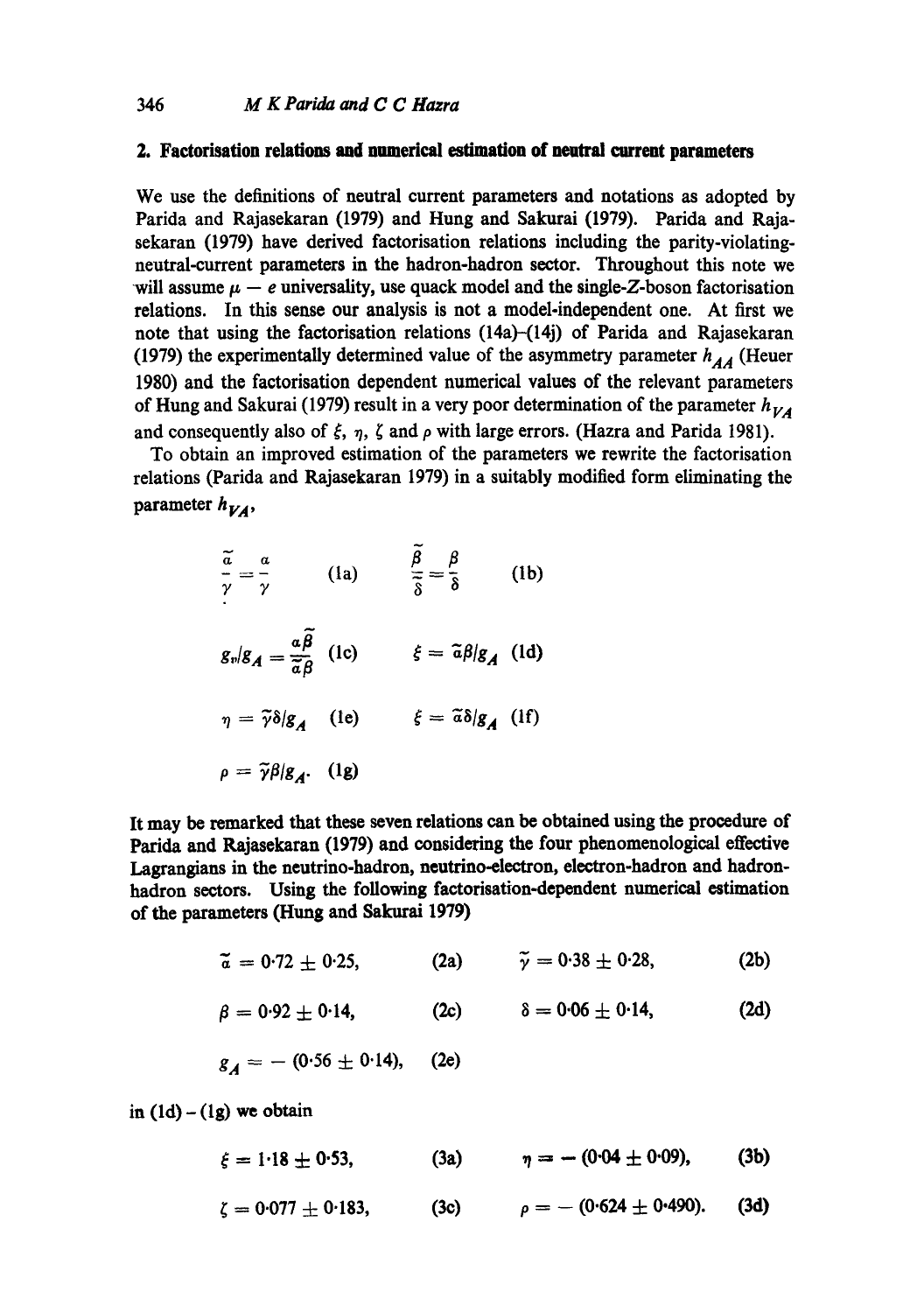The errors in (3a)-(3d) have been estimated using the standard procedure (Melissinos 1969) and making the approximation that the errors in  $(2a)$ - $(2e)$  are uncorrelated statistical errors. Although the estimation of errors may not be the best possible, other refinements over this approximation may not be called for in view of large errors in (3a)-(3d). Even though the errors are rather large the signs and magnitudes of the two parameters  $\xi$  and  $\rho$  are clearly determined. Although no such determination has been possible for  $\eta$  and  $\zeta$ , only their ranges of variation are known from this estimation.

These factorisation dependent values of the parameters may be compared with the predictions of the standard model (Weinberg 1967; Salam 1968) with sin<sup>2</sup>  $\theta_{\omega} = 0.23$ ,

$$
\xi = 2 - 4 \sin^2 \theta_{\omega} = 1.08, \quad \eta = 0,
$$
  

$$
\zeta = 0, \quad \rho = -\frac{4}{3} \sin^2 \theta_{\omega} = 0.306.
$$
 (4)

Taking into account the error corridors in (3a)-(3d), these values are consistent with factorisation-dependent estimation.

#### **3. Inclusion of charged current contributions**

Neglecting contributions due to strange quarks and using cabbibo rotation and Fierz transformation, the charged current contribution to the effective Lagrangian can be added to the neutral current contribution resulting in the following modifications (Parida and Rajasekaran 1979)

$$
\xi_{\text{tot}} = \xi - 2 \cos^2 \theta_c,
$$
  
\n
$$
\eta_{\text{tot}} = \eta + 2 \cos^2 \theta_c,
$$
\n(5)

while keeping  $\zeta$  and  $\rho$  unchanged. Using (3a)-(3d), (5) and  $\theta_c = 0.22$  we have

$$
\xi_{\text{tot}} = -(0.723 \pm 0.53), \quad \eta_{\text{tot}} = 1.863 \pm 0.09,
$$
\n
$$
\zeta_{\text{tot}} = \zeta = 0.077 \pm 0.184, \quad \rho_{\text{tot}} = \rho = -(0.624 \pm 0.490).
$$
\n(6)

Thus, adding charged current contribution results in the determination of three out of four parity violating parameters, with respect to their signs and magnitudes. The range of the remaining one parameter appears to be small.

## **4. Summary and conclusion**

Using a suitably modified form of factorisation relations of Parida and Rajasekaran (1979) and the factorisation-dependent numerical estimation of the neutral-current parameters in other sectors (Hung and Sakurai 1979) we find that two out of the four